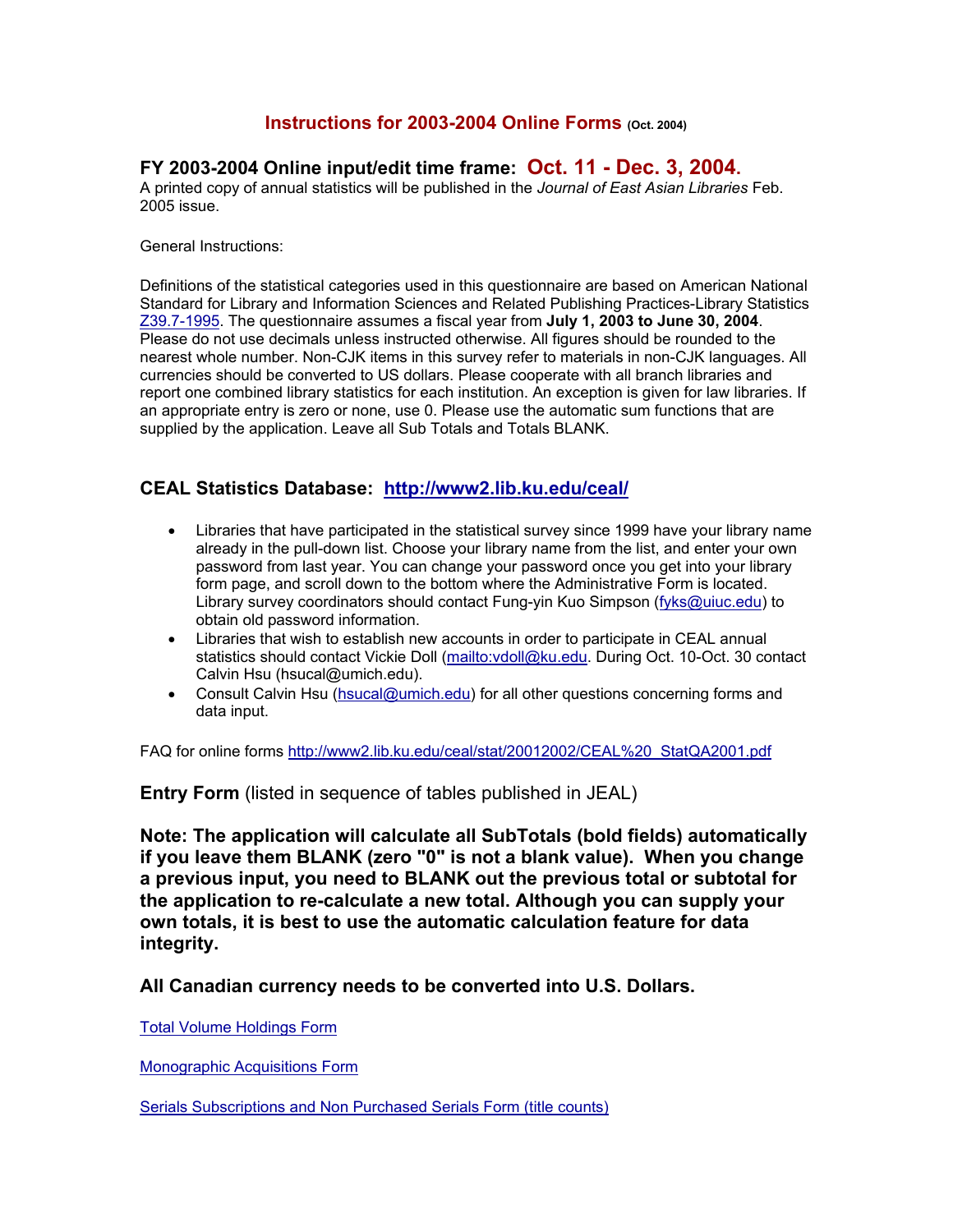## [Holdings of Other Materials Form](http://www2.lib.ku.edu/ceal/stat/20032004/instructions03_04.htm)

[Unprocessed Backlog Materials Form \(volumes or pieces\)](http://www2.lib.ku.edu/ceal/stat/20032004/instructions03_04.htm)

[Fiscal Support Form \(](http://www2.lib.ku.edu/ceal/stat/20032004/instructions03_04.htm)rev. Dec. 3, 2002)

[Personnel Support Form](http://www2.lib.ku.edu/ceal/stat/20032004/instructions03_04.htm) 

[Public Services Form](http://www2.lib.ku.edu/ceal/stat/20032004/instructions03_04.htm) 

[Electronic Resources Form](http://www2.lib.ku.edu/ceal/stat/20032004/instructions03_04.htm) (rev. Dec. 14, 2003)

**[Administrative Form](http://www2.lib.ku.edu/ceal/stat/20032004/instructions03_04.htm)** 

[Library Information Form \(update library Information\)](http://www2.lib.ku.edu/ceal/stat/20032004/instructions03_04.htm)

[Change Password](http://www2.lib.ku.edu/ceal/stat/20032004/instructions03_04.htm)

## **Total Volume Holdings Form**

Previous monographies and bound serials holdings held by the libraries can be found at [http://www2.lib.ku.edu/ceal/Stat/20022003/cealstat02\\_03.pdf](http://www2.lib.ku.edu/ceal/Stat/20022003/cealstat02_03.pdf) (pp. 1-3, Table 1)

Include duplicates and bound volumes of periodicals. For purposes of this questionnaire, unclassified bound serials arranged in alphabetical order are considered cataloged. Exclude microforms, maps, nonprint materials, and uncataloged items.

See the ANSI Z39.7-1995 definition for volume as follows:

*Volume*. *A single physical unit of any printed, typewritten, handwritten, mimeographed, or processed work, distinguished from other units by a separate binding, encasement, portfolio, or other clear distinction, which has been cataloged, classified, and made ready for use, and which is typically the unit used to charge circulation transactions. Either a serial volume is bound, or it comprises the serial issues that would be bound together if the library bound all serials*.

#### **Volumes added**:

Include only volumes cataloged, classified, and made ready for use.

- 01. Previous Chinese\*: (integer amount e.g. 70)
- 02. Previous Japanese\*: (integer amount e.g. 70)
- 03. Previous Korean\*: (integer amount e.g. 70)
- 04. Previous NonCJK: (integer amount e.g. 70)
- **05. Previous SubTota**l\*: (01 + 02 + 03 + 04) Leave the field BLANK and the application will sum up the total.
- 06. Added Chinese
- 07. Added Japanese
- 08. Added Korean
- 09. Added NonCJK
- **10. Added SubTotal**: (06 + 07 + 08 + 09) Leave the field BLANK and the application will sum up the total.
- 11. Withdrawn Chinese
- 12. Withdrawn Japanese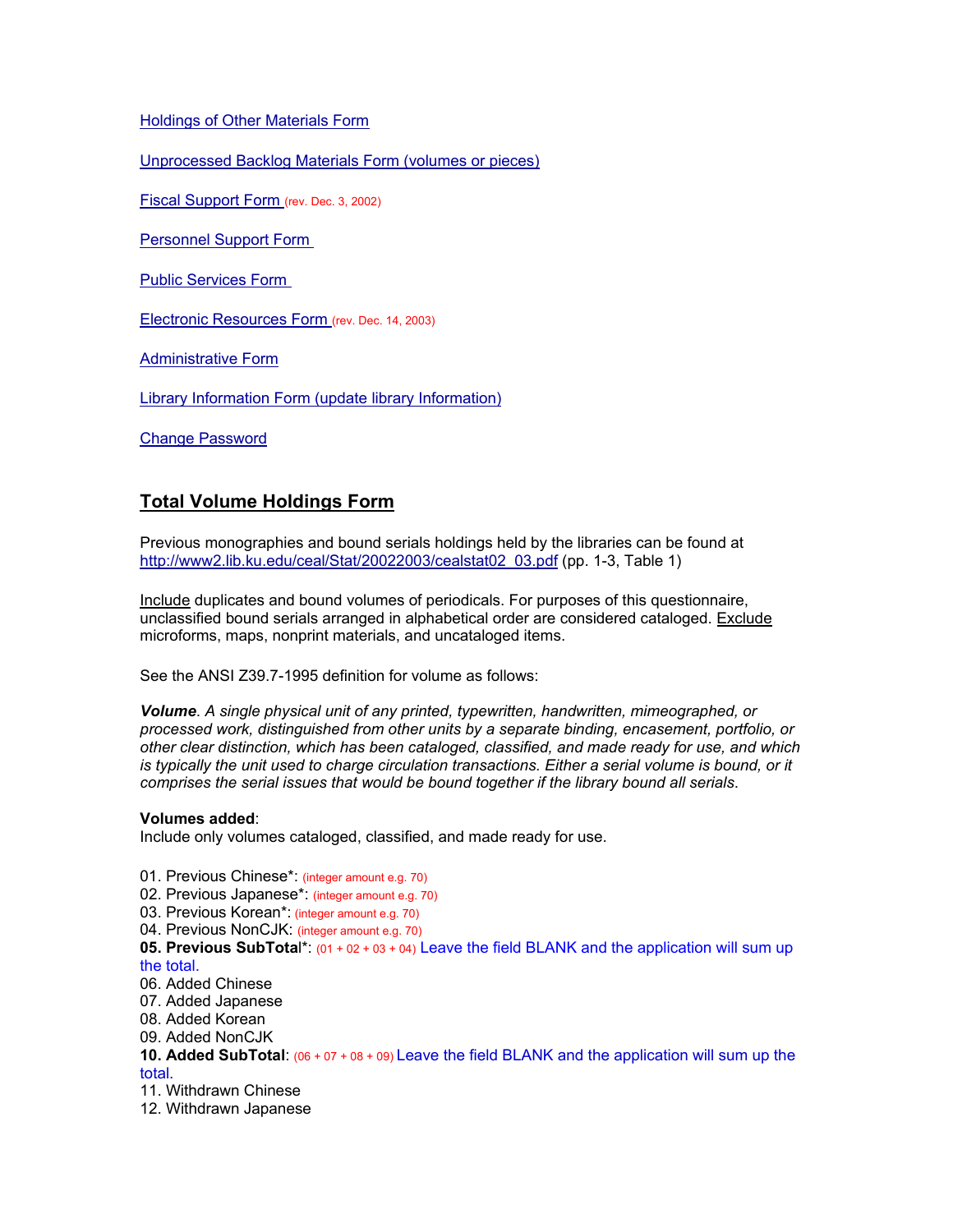13. Withdrawn Korean

14. Withdrawn NonCJK

**15. Withdrawn SubTotal**: (11 + 12 + 13 + 14) Leave the field BLANK and the application will sum up the total.

**16. Grand Total**\*: (05 + 10 - 15) Leave the field BLANK and the application will sum up the total.

# **Monographic Acquisitions Form**

Note: This form is primarily concerned with volumes purchased rather than volumes received or cataloged.

## **Monographic volumes purchased:**

Report number of titles (if available) and volumes purchased. Include all titles and volumes for which an expenditure was made during the report year, including titles and volumes paid for in advance but not received during the fiscal year. Include monographs in series and continuations.

- 01. Purchased Title Chinese: (integer amount e.g. 70)
- 02. Purchased Title Japanese: (integer amount e.g. 70)
- 03. Purchased Title Korean: (integer amount e.g. 70)
- 04. Purchased Title NonCJK: (integer amount e.g. 70)

**05. Purchased Title SubTotal**: (01 + 02 + 03 + 04) Leave the field BLANK and the application will sum up the total.

- 06. Purchased Volume Chinese:
- 07. Purchased Volume Japanese:
- 08. Purchased Volume Korean:
- 09. Purchased Volume NonCJK:

**10. Purchased Volume SubTotal**: (06 + 07 + 08 + 09) Leave the field BLANK and the application will sum up the total.

- 11. NonPurchased Title Chinese: Gift titles
- 12. NonPurchased Title Japanese: Gift titles
- 13. NonPurchased Title Korean: Gift titles
- 14. NonPurchased Title NonCJK: Gift titles

**15. NonPurchased Title SubTotal**:(11 + 12 + 13 + 14) Leave the field BLANK and the application will sum up the total.

16. NonPurchased Volume Chinese: Gift volumes and Bindery returned periodical added volumes

17. NonPurchased Volume Japanese: Gift volumes and Bindery returned periodical added volumes

18. NonPurchased Volume Korean: Gift volumes and Bindery returned periodical added volumes 19. NonPurchased Volume NonCJK: Gift volumes and Bindery returned periodical added volumes

**20. NonPurchased Volume SubTotal**: (16 + 17 + 18 + 19) Leave the field BLANK and the application will sum up the total.

**21. Title Total** :(05 + 15) Leave the field BLANK and the application will sum up the total.

**22. Volume Total**: (10 + 20) Leave the field BLANK and the application will sum up the total.

## **Serials Form**

Report the total number (in title) of subscriptions. Include duplicate subscriptions. Exclude monographic and publishers' series.

See the ANSI Z39.7-1995 definition for serial as follows: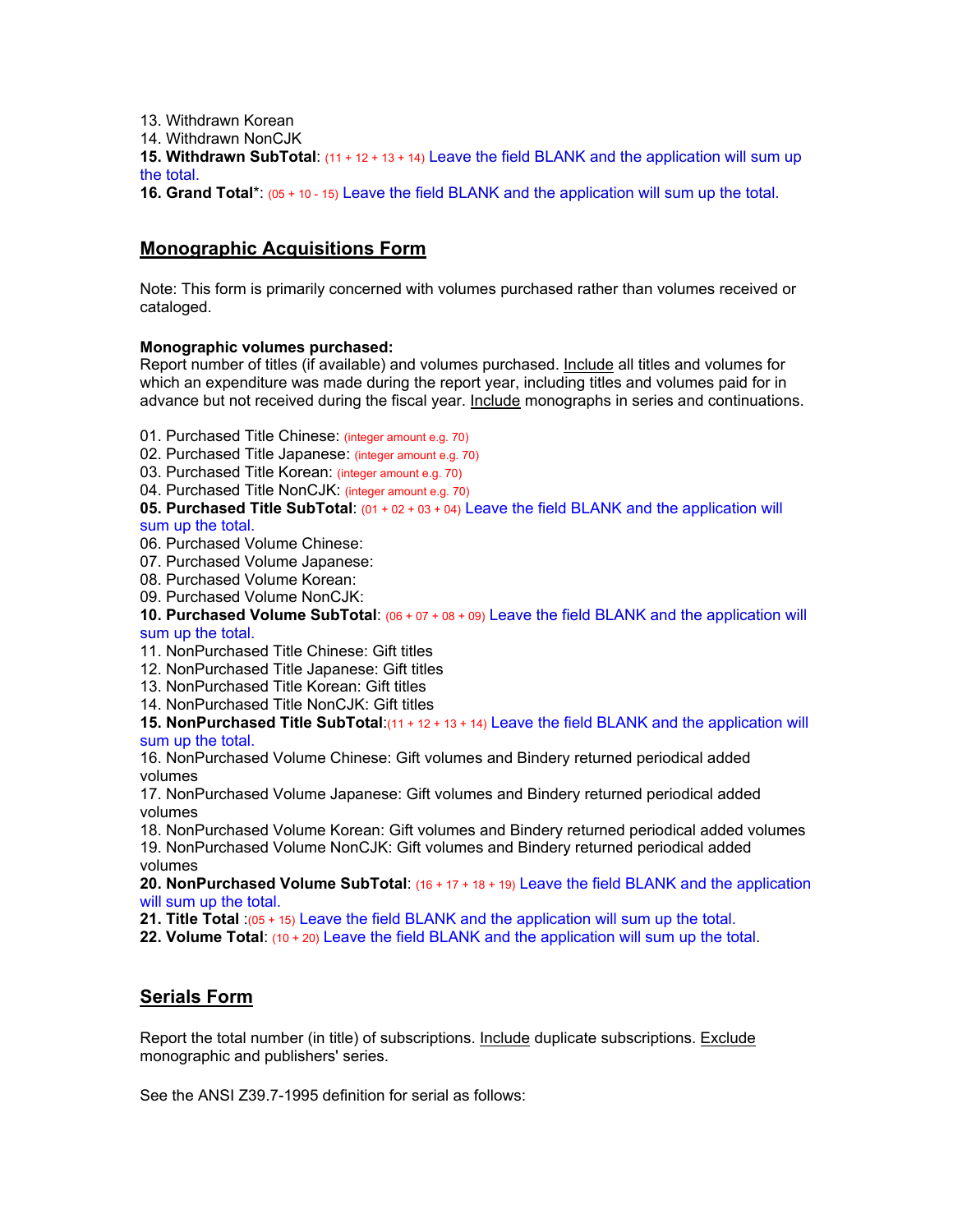*Serial*. *A publication in any medium issued in successive parts bearing numerical or chronological designations and intended to be continued indefinitely. This definition includes periodicals, newspapers, and annuals (reports, yearbooks, etc.); the journals, memoirs, proceedings, transactions, etc. of societies; and numbered monographic series.*

01. Purchased Chinese (integer amount e.g. 70)

02. Purchased Japanese (integer amount e.g. 70)

03. Purchased Korean (integer amount e.g. 70)

04. Purchased NonCJK (integer amount e.g. 70)

**05. Purchased Total** (01 + 02 + 03 + 04) Leave the field BLANK and the application will sum up the total.

### **Serials Not purchased:**

If separate counts of non-purchased and purchased serials are not available, report only the total number (titles) of current serials subscribed and received on line 15, and others "0".

06. Non Purchased Chinese

- 07. Non Purchased Japanese
- 08. Non Purchased Korean
- 09. Non Purchased NonCJK

**10. Non Purchased Total** (06 + 07 + 08 + 09) Leave the field BLANK and the application will sum up the total.

**11. Total Chinese** (01 + 06) Leave the field BLANK and the application will sum up the total.

**12. Total Japanese** (02 + 07) Leave the field BLANK and the application will sum up the total.

**13. Total Korean** (03 + 08) Leave the field BLANK and the application will sum up the total.

**14. Total NonCJK** (04 + 09) Leave the field BLANK and the application will sum up the total.

**15. Grand Total** (05 + 10) Leave the field BLANK and the application will sum up the total.

## **Holdings of Other Materials Form**

The Computer files have been included in the new Electronic Resources Form since 2001.

#### **Microforms:**

Report the total number of physical units: reels of microfilm, microcards, microprint and microfiche sheets.

01. Microform Chinese: (integer amount e.g. 70)

02. Microform Japanese: (integer amount e.g. 70)

03. Microform Korean: (integer amount e.g. 70)

04. Microform NonCJK: (integer amount e.g. 70)

**05. Microform SubTotal** (01 + 02 + 03 + 04) Leave the field BLANK and the application will sum up the total.

#### **Cartographic and graphic materials:**

Include the number of pieces of two- and three- dimensional maps and globes. Include satellite and aerial photographs and images. Include the number of pieces of prints, pictures, photographs, slides, transparencies, film strips, and the like.

06. Graphic Chinese 07. Graphic Japanese 08. Graphic Korean 09. Graphic NonCJK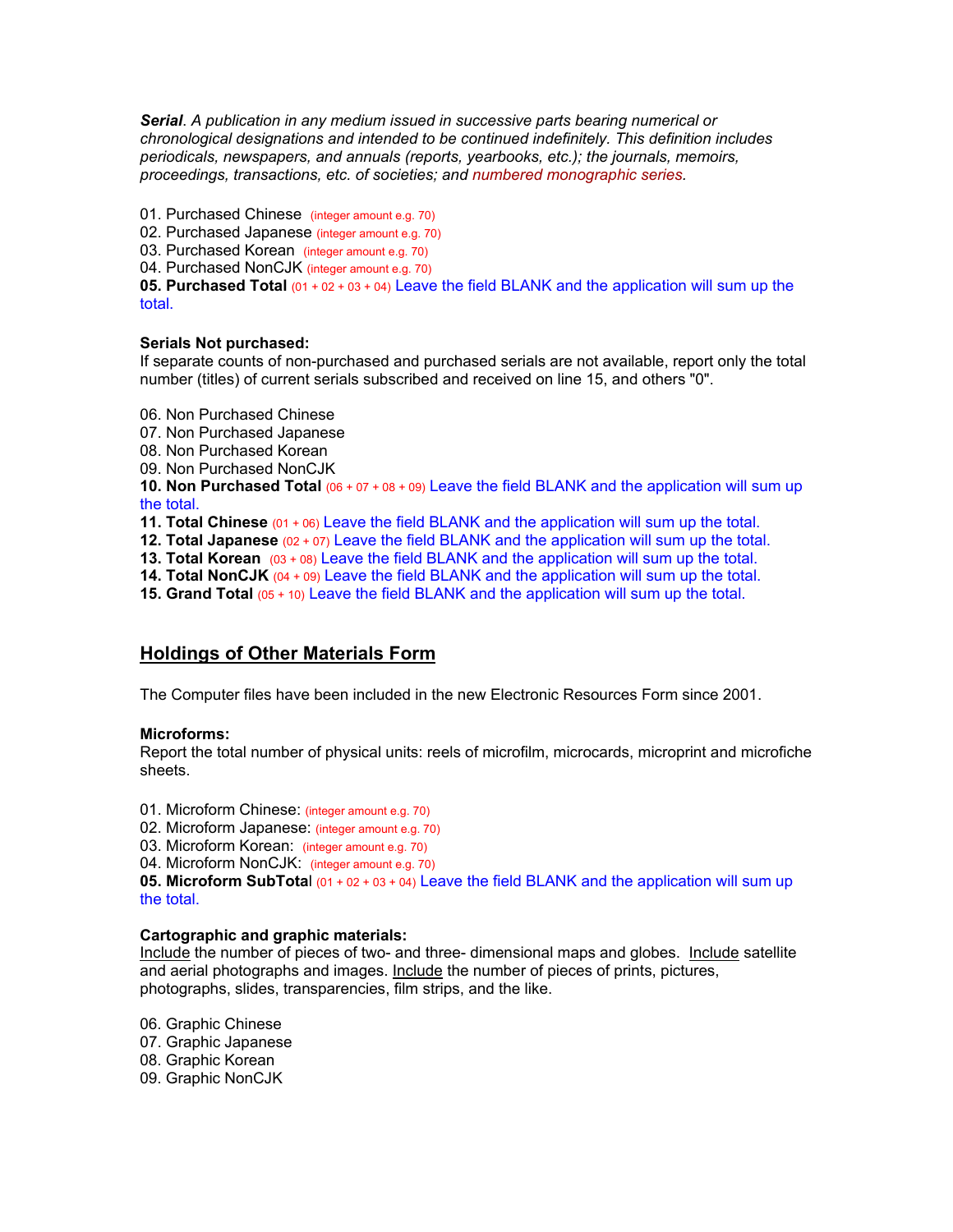#### **10. Graphic SubTotal** (06 + 07+ 08 + 09) Leave the field BLANK and the application will sum up the total.

#### **Audio, film and video materials:**

Include the number of pieces of audio cassettes, phono discs, audio compact discs, reel-to-reel tapes, and other sound recordings. Include the number of pieces of motion pictures, video cassettes, video laser discs, and similar visual materials.

11. Audio Chinese 12. Audio Japanese 13. Audio Korean 14. Audio NonCJK **15. Audio SubTotal**: (11 + 12 + 13 + 14) Leave the field BLANK and the application will sum up the total. 16. Video Chinese 17. Video Japanese 18. Video Korean 19. Video NonCJK **20. Video SubTotal**: (16 + 17 + 18 + 19) Leave the field BLANK and the application will sum up the total. 21. DVD Chinese 22. DVD Japanese 23. DVD Korean 24. DVD NonCJK **25. DVD SubTotal**: (21 + 22 + 23 + 24) Leave the field BLANK and the application will sum up the total. **26. Other Holdings Total** : ( 05 + 10 + 15 + 20 + 25 ) Leave the field BLANK and the application will sum up the total.

## **[Unprocessed/Backlog Form](http://www2.lib.ku.edu/ceal/stat/20032004/instructions03_04.htm)**

Report only number of **volumes, pieces**, etc. that are backlogged. Include materials in all formats.

01. Unprocessed Chinese: (integer amount e.g. 70)

02. Unprocessed Japanese: (integer amount e.g. 70)

03. Unprocessed Korean: (integer amount e.g. 70)

04. Unprocessed NonCJK (integer amount e.g. 70)

**05. Unprocessed Total** (01 + 02 + 03 + 04) Leave the field BLANK and the application will sum up the total.

## **[Fiscal Support Form](http://www2.lib.ku.edu/ceal/stat/20032004/instructions03_04.htm)**

Report all funds that come to the library from the regular institutional budget, and from sources such as research grants, endowments, and East Asian programs support for acquisition of library materials. Please round figures to the nearest dollar. Convert all Canadian currency to U.S.dollars.

#### **Appropriations:**

Report funds from the library for monographs, serials, and other materials for CJK and non-CJK languages. If figures for specific language areas are not available, report only in total.

01. Chinese Appropriations Monographic (currency amount e.g. 123.50, 7600.70)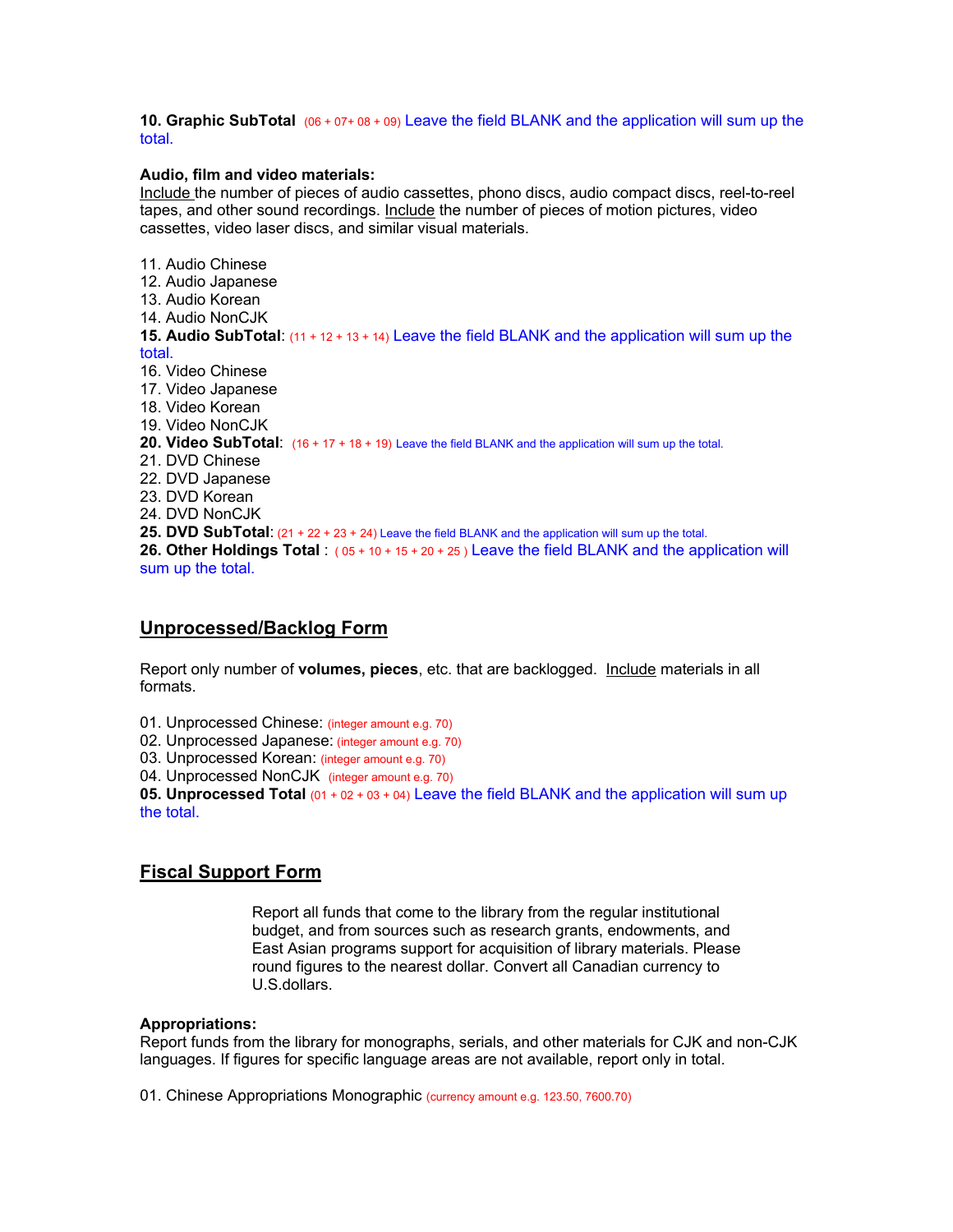- 02. Chinese Appropriations Serial (currency amount e.g. 123.50, 7600.70)
- 03. Chinese Appropriations Other Materials (currency amount e.g. 123.50, 7600.70)

04. Chinese Appropriations Electronic Resources (currency amount e.g. 123.50, 7600.70)

**05. Chinese Appropriations Total** (01 + 02 + 03 +04) Leave the field BLANK and the application will sum up the total.

06. Japanese Appropriations Monographic

07. Japanese Appropriations Serial

08. Japanese Appropriations Other Materials

09. Japanese Appropriations Electronic Resources

**10. Japanese Appropriations Total** (06 + 07+08 +09) Leave the field BLANK and the application will sum up the total.

- 11. Korean Appropriations Monographic
- 12. Korean Appropriations Serial
- 13. Korean Appropriations Other Materials
- 14. Korean Appropriations Electronic Resources

**15. Korean Appropriations Total** (11 + 12 + 13 + 14) Leave the field BLANK and the application will

#### sum up the total.

- 16. NonCJK Appropriations Monographic
- 17. NonCJK Appropriations Serial
- 18. NonCJK Appropriations Other Materials
- 19. NonCJK Appropriations Electronic Resources

**20. NonCJK Appropriations Total** (16 + 17 + 18 + 19) Leave the field BLANK and the application will sum up the total.

**21. Total Appropriations** (05 + 10 + 15 + 20) Leave the field BLANK and the application will sum up the total.

#### **Endowments:**

Report funds from endowments. If figures for specific area studies are not available, report only total.

- 22. Endowments Chinese
- 23. Endowments Japanese
- 24. Endowments Korean

**25. Endowments Total** (22 + 23 + 24) Leave the field BLANK and the application will sum up the total.

#### **Grants:**

Report funds from grants. If figures for specific area studies are not available, report only total.

- 26. Grants Chinese
- 27. Grants Japanese
- 28. Grants Korean
- **29. Grants Total** (26 + 27 + 28) Leave the field BLANK and the application will sum up the total.

#### **East Asian program support:**

Report funds from East Asian program. If figures for specific area studies are not available, report only total.

30. East Asian Program Support Chinese

31. East Asian Program Support Japanese

32. East Asian Program Support Korean

**33. East Asian Program Support Total** (30 + 31 + 32) Leave the field BLANK and the application will sum up the total.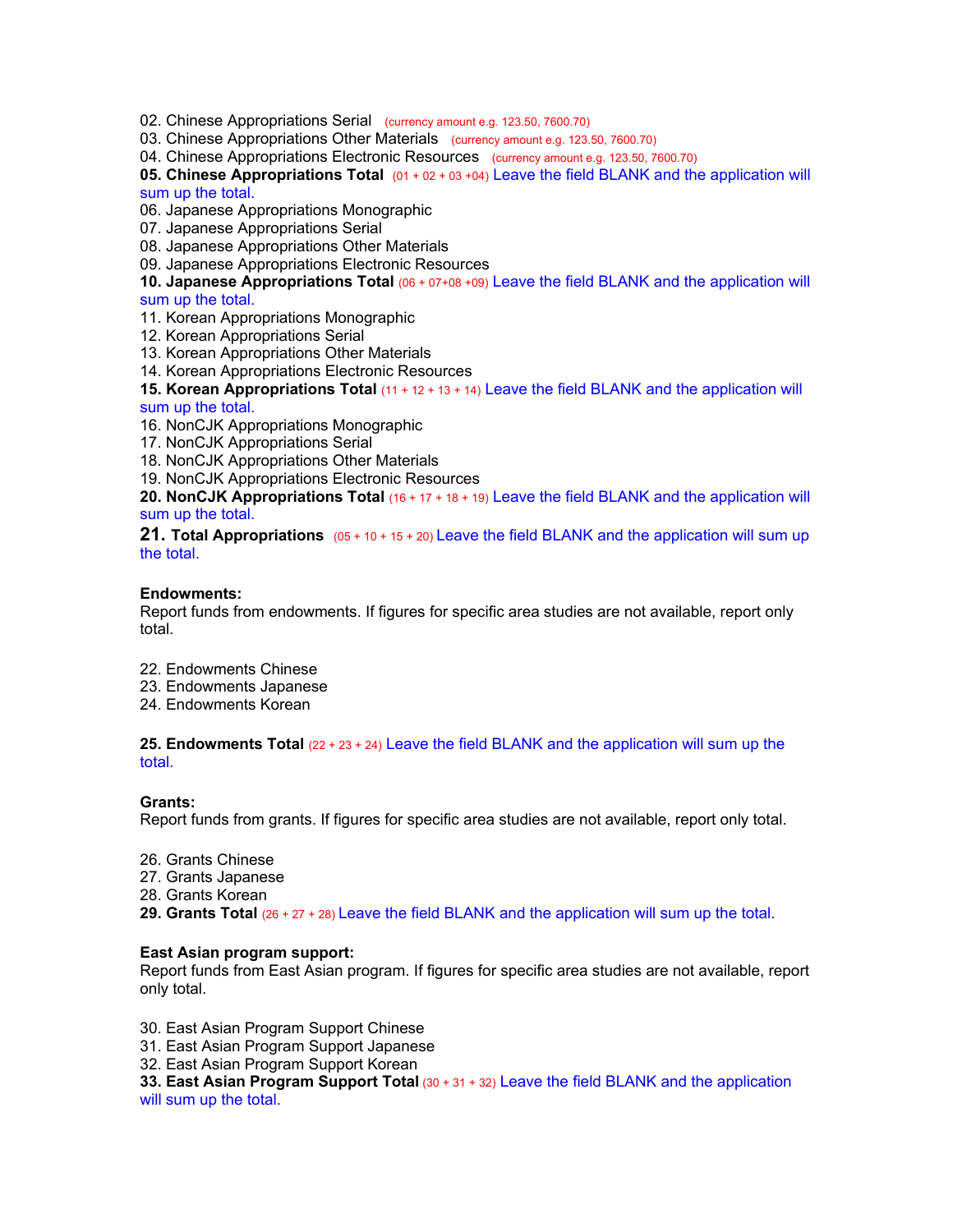**34. Total Acquisitions Budget** (21 + 25 + 29 + 33) Leave the field BLANK and the application will sum up the total.

# **[Personnel Support Form](http://www2.lib.ku.edu/ceal/stat/20032004/instructions03_04.htm)**

Report the number of staff in filled positions or positions that are only temporarily vacant.

Report full-time equivalents (FTE) of part time employees. Estimate percentiles worked under each CJK language category for employees working for more than one language. Report in decimals.

- 01. Professional Chinese (integer or decimal e.g. 10, 0.4, 5.4)
- 02. Professional Japanese (integer or decimal e.g. 10, 0.4, 5.4)
- 03. Professional Korean (integer or decimal e.g. 10, 0.4, 5.4)
- 04. Professional Total  $(01 + 02 + 03)$  Leave the field BLANK and the application will sum up the total.
- 05. Support Chinese
- 06. Support Japanese
- 07. Support Korean
- **08. Support Total** (05 + 06 + 07) Leave the field BLANK and the application will sum up the total.
- 09. Student Chinese
- 10. Student Japanese
- 11. Student Korean
- **12. Student Total** (09 + 10 + 11) Leave the field BLANK and the application will sum up the total.

#### **Others, FTE:**

Report the number of staff in the parent institution significantly involved in processing and servicing East Asian materials or hired for special projects.

#### 13. Other

**14. Total Personnel** (04 + 08 + 12 + 13) Leave the field BLANK and the application will sum up the total.

## **[Public Services Form](http://www2.lib.ku.edu/ceal/stat/20032004/instructions03_04.htm)**

#### **Number of library presentations:**

Report the number of presentations given by East Asian staff for instruction, orientation, or public relation purposes, including library tours. Sampling and/or estimation is acceptable.

- 01. Library Presentations ( Number of presentations)
- 02. Participants (Number of participants in presentations)

#### **Reference transactions:**

Report the total number of reference transactions handled in person, online or over the telephone.

03. Reference Transactions

#### **Total circulation:**

Report the total number of initial circulations, renewals, reserve and special collection circulations if applicable and available. 04. Total Circulations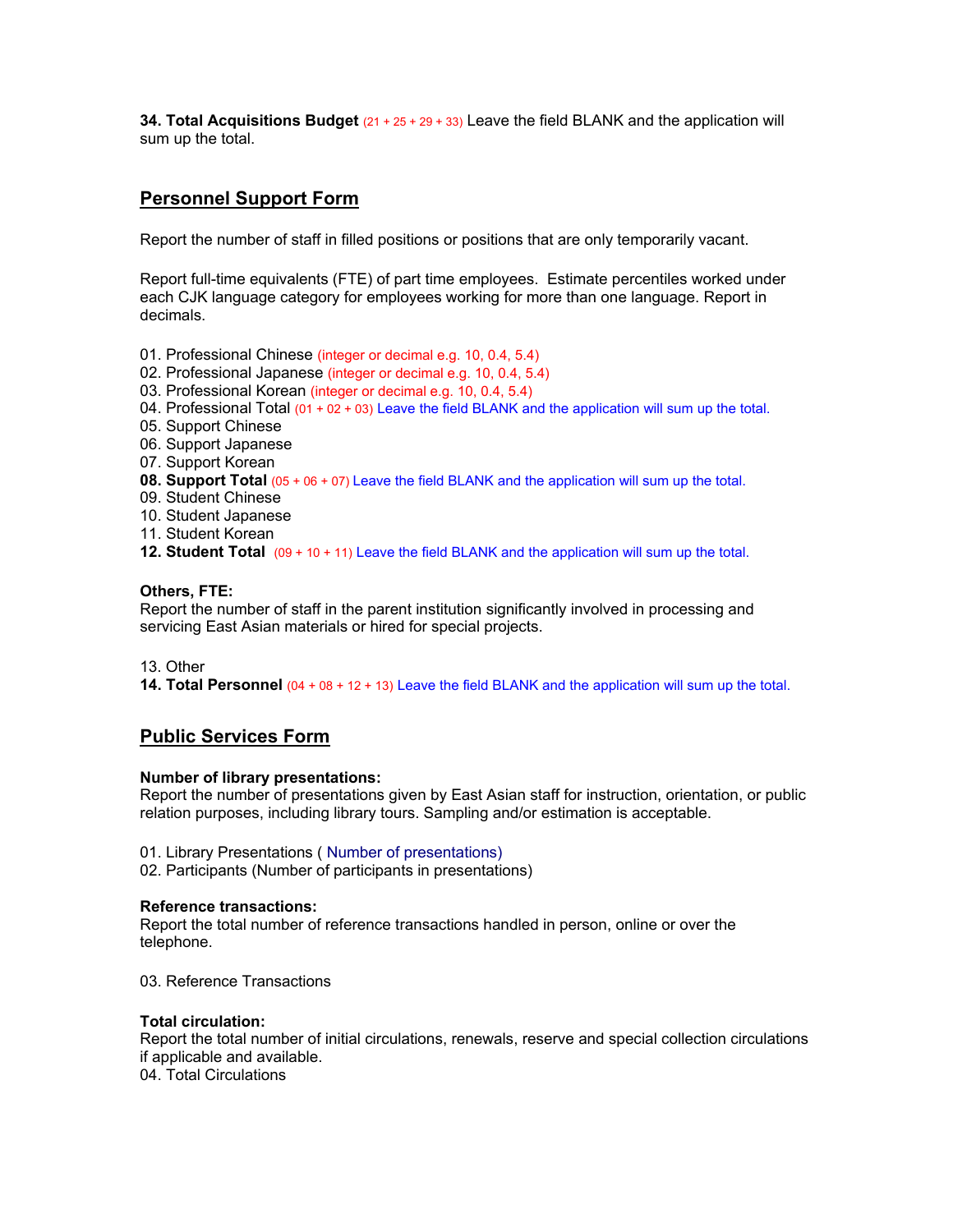#### **Interlibrary loans:**

Report the numbers of filled and unfilled requests provided to and received from other libraries. When appropriate, include document delivery statistics.

05. Lending Request Filled 06. Lending Request Unfilled 07. Borrowing Request Filled 08. Borrowing Request Unfilled

## **[Electronic Resources Form](http://www2.lib.ku.edu/ceal/stat/20032004/instructions03_04.htm) (2000/2001- )**

**Questions 1 and 2** are intended to gather a complete picture of collection for electronic resources. Please use the Comments section to indicate any comments and suggestions that you believe are not covered by these questions. For each question, use the following general inclusion and exclusion guidelines:

**Include**: electronic indexes and reference tools, electronic full-text periodical collections and electronic journal back-files, online searches of remote databases -- whether accessed remotely or installed locally from CD-ROM, magnetic tapes, magnetic disks, etc.

**Also include:** materials purchased jointly with other institutions if such expenditures can be separated from other charges for joint services; fees paid to bibliographic utilities if the portion paid for computer files and search services can be separately counted; and equipment costs when they are inseparably bundled into the price of the information product. **Note:** Electronic resources expenditures have been moved to the Fiscal Support Form (2002-) under C, J, K language approprations. However, a total expenditures on electronic resources of the statistical year is required in this form.

**Exclude**: bibliographic utilities, networks, and consortia that are unrelated to end-user database access, which should be reported in the Library Information Form; and library system software and software used only by the library staff.

#### **1. COMPUTER FILES**

#### **1.1 Computer Files (one-time/monographic purchase)**

|               | <b>Number of Titles</b> (integer amount<br>e.g. 70         | <b>Number of Discs (integer)</b><br>amount e.g. 70)        |
|---------------|------------------------------------------------------------|------------------------------------------------------------|
| 01 Chinese    |                                                            |                                                            |
| 02 Japanese   |                                                            |                                                            |
| 03 Korean     |                                                            |                                                            |
| 04 Non-CJK    |                                                            |                                                            |
| 05 SubTotal   | (Leave blank, the application will<br>calculate the total) | (Leave blank, the application<br>will calculate the total) |
| (01+02+03+04) |                                                            |                                                            |

#### **Comments for 1.1:**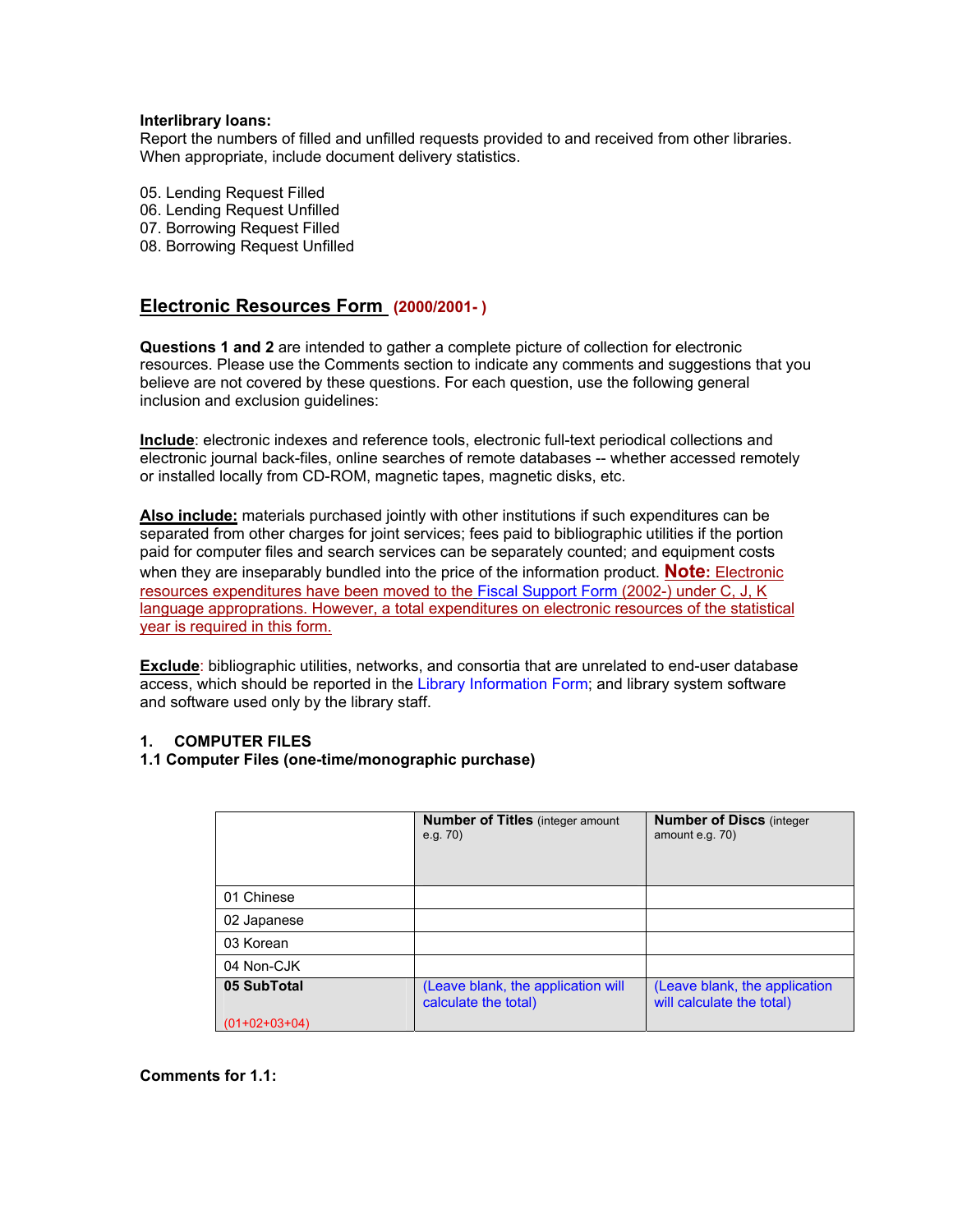Report the numbers of titles and expenditures of computer files that **are not** current serials (i.e.are **non-subscription, one-time, or monographic in nature**) for software or machinereadable materials considered part of the collections. **Include** CD-ROMs that were reported previously in "Other Library Materials" of the CEAL Statistics Questionnaire.

Examples include periodical backfiles, literature collections such as Ershiwu shi 二十五史 (by Jinan Huiwei), Si ku quan shu 四庫全書 (CD-ROM), Si ku quan shu wang luo ban 四庫全書网絡版, Zhongguo bai ke da ci dian 中国百科大辞典, Zhonghua buo shuo shi lun wen jian suo guang die (Chinese Dissertation Reference CD) 中華博碩士論文檢索光碟, Genji mongogatari honbun kenkyu deta besu, Kugyok Choson wangjo sillok= Annals of the Chosun dynasty, Hanguk hyondae munhak 100-yon = Korean modern literature 100 years, Koryo taejanggyong 高麗大藏經.

## **1.2 Computer Files (Accompaning monographic purchase or serials subscription)**

|                 | <b>Number of Titles</b><br>(integer amount e.g. 70)           | <b>Number of Discs (integer amount)</b><br>e.g. 70)        |
|-----------------|---------------------------------------------------------------|------------------------------------------------------------|
| 06 Chinese      |                                                               |                                                            |
| 07 Japanese     |                                                               |                                                            |
| 08 Korean       |                                                               |                                                            |
| 09 Non-CJK      |                                                               |                                                            |
| 10 SubTotal     | (Leave blank, the<br>application will<br>calculate the total) | (Leave blank, the application will<br>calculate the total) |
| $(06+07+08+09)$ |                                                               |                                                            |

## **Comments for 1.2:**

**Include** CD-ROMs that accompany a primary format such as printed serials subscriptions and monographic purchases. Examples include CDs come with Japanese government's annual hakusho (白書), Chinese yearbook (nian jian 年鉴), and Korean periodical title of Shin Donga (新東亞). These expenditures have already been included in either monographic or serials subscriptions**.** 

## **1.3 Computer Files (One time gift items that come either alone or accompanying a gift monograph)**

|                                       | <b>Number of Titles</b><br>(integer amount e.g.<br>70)        | <b>Number of Discs (integer)</b><br>amount e.g. 70)           |
|---------------------------------------|---------------------------------------------------------------|---------------------------------------------------------------|
| 11 Chinese                            |                                                               |                                                               |
| 12 Japanese                           |                                                               |                                                               |
| 13 Korean                             |                                                               |                                                               |
| 14 Non-CJK                            |                                                               |                                                               |
| <b>15 SubTotal</b><br>$(11+12+13+14)$ | (Leave blank, the<br>application will<br>calculate the total) | (Leave blank, the<br>application will calculate<br>the total) |

## **Comments for 1.3**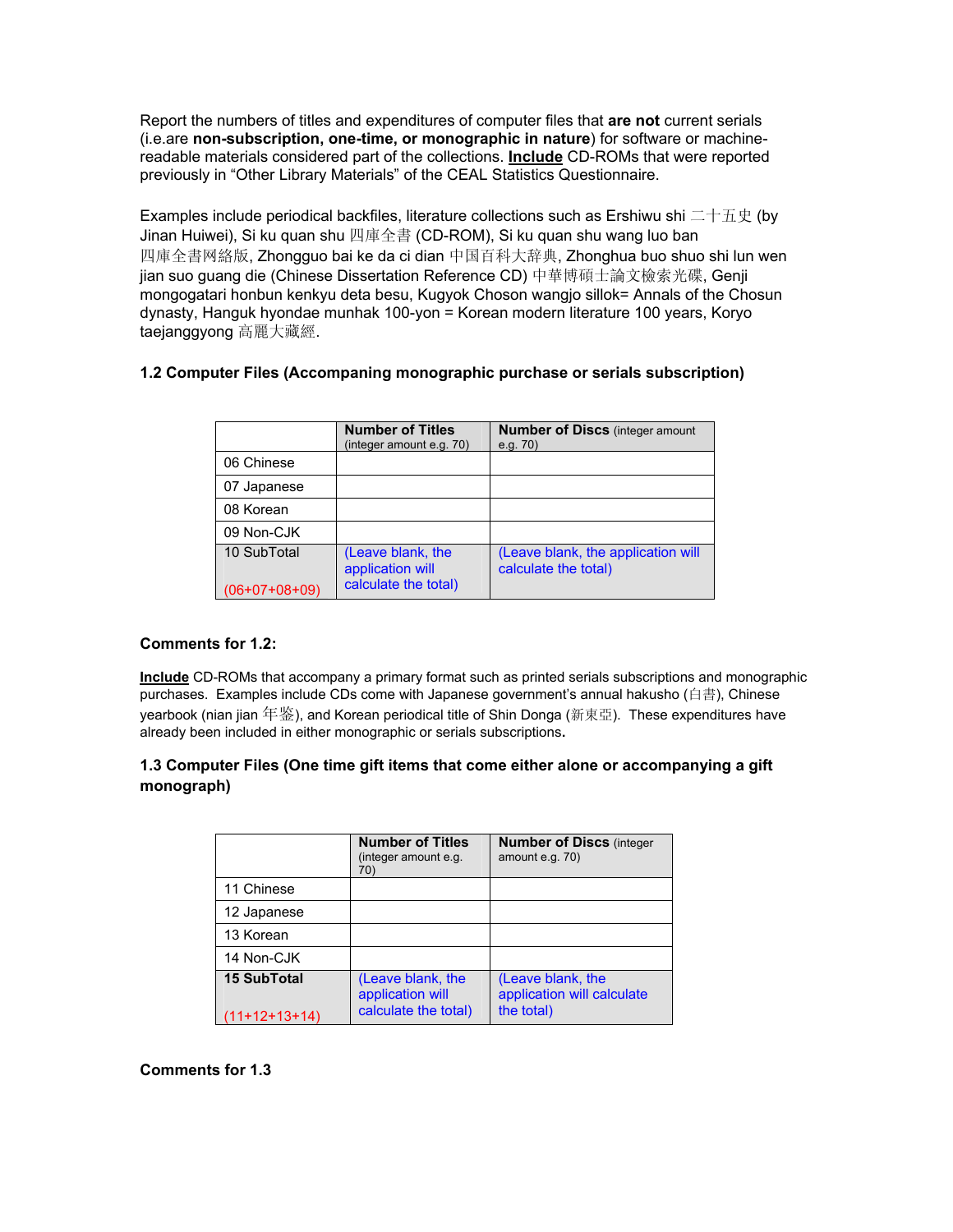**Include** gift items that were not included in subscriptions in 1.1 nor 1.2. Examples include Dazheng xin xiu Dazangjing (大正新脩大藏經) by CBETA電子佛典系列; Bakumatsu Meiji-ki kaigai tokōsha rai-Nichi gaikokujin (幕末明治期海外渡航者来日外国人) by Kanazawa Kōgyō Daigaku.

## **1.4 Total Computer Files** (1.1+1.2+1.3)

|                              | <b>Number of Titles</b><br>(integer amount e.g. 70)           | Number of<br><b>Discs</b><br>(integer amount e.g. 70)         |
|------------------------------|---------------------------------------------------------------|---------------------------------------------------------------|
| 16. Chinese                  |                                                               |                                                               |
| $(01 + 06 + 11)$             |                                                               |                                                               |
| 17.Japanese                  |                                                               |                                                               |
| $(02 + 07 + 12)$             |                                                               |                                                               |
| 18. Korean                   |                                                               |                                                               |
| $(03 + 08 + 13)$             |                                                               |                                                               |
| 19. Non-CJK                  |                                                               |                                                               |
| $(04 + 09 + 14)$             |                                                               |                                                               |
| 20. Total<br>$(16+17+18+19)$ | (Leave blank, the<br>application will<br>calculate the total) | (Leave blank, the<br>application will<br>calculate the total) |

### **1.5 Previous Total Computer Files (Prior to the Current Year) (new 2002-)**

|                                                 | Number of Titles<br>(integer amount e.g.<br>70)                  | Number of Riscs (integer<br>amount e.g. 70)                   |
|-------------------------------------------------|------------------------------------------------------------------|---------------------------------------------------------------|
| 21 Chinese                                      |                                                                  |                                                               |
| 22 Japanese                                     |                                                                  |                                                               |
| 23 Korean                                       |                                                                  |                                                               |
| 24 Non-CJK                                      |                                                                  |                                                               |
| 25 TOTAL (of<br>previous<br>years)(21+22+23+24) | (Leave blank, the<br>application will<br>calculate the<br>total) | (Leave blank, the<br>application will calculate<br>the total) |

#### **2. ELECTRONIC DATABASES AND SERIALS (remote access ongoing/leases/subscriptions)**

Note: Majority of electronic resources (2.1-2.3) via online access are considered as **subscriptions**. The following should be filled as **up-to-date library holdings** and not data that applies only to the current year.

Report the numbers of titles and subscription expenditures (or those which are expected to be ongoing commitments) for serial publications whose primary format is electronic and for online searches of remote databases. Exclude print serials that are accompanied by CD-ROMs (use 1.2). Examples include paid subscriptions for electronic journals and indexes/abstracts available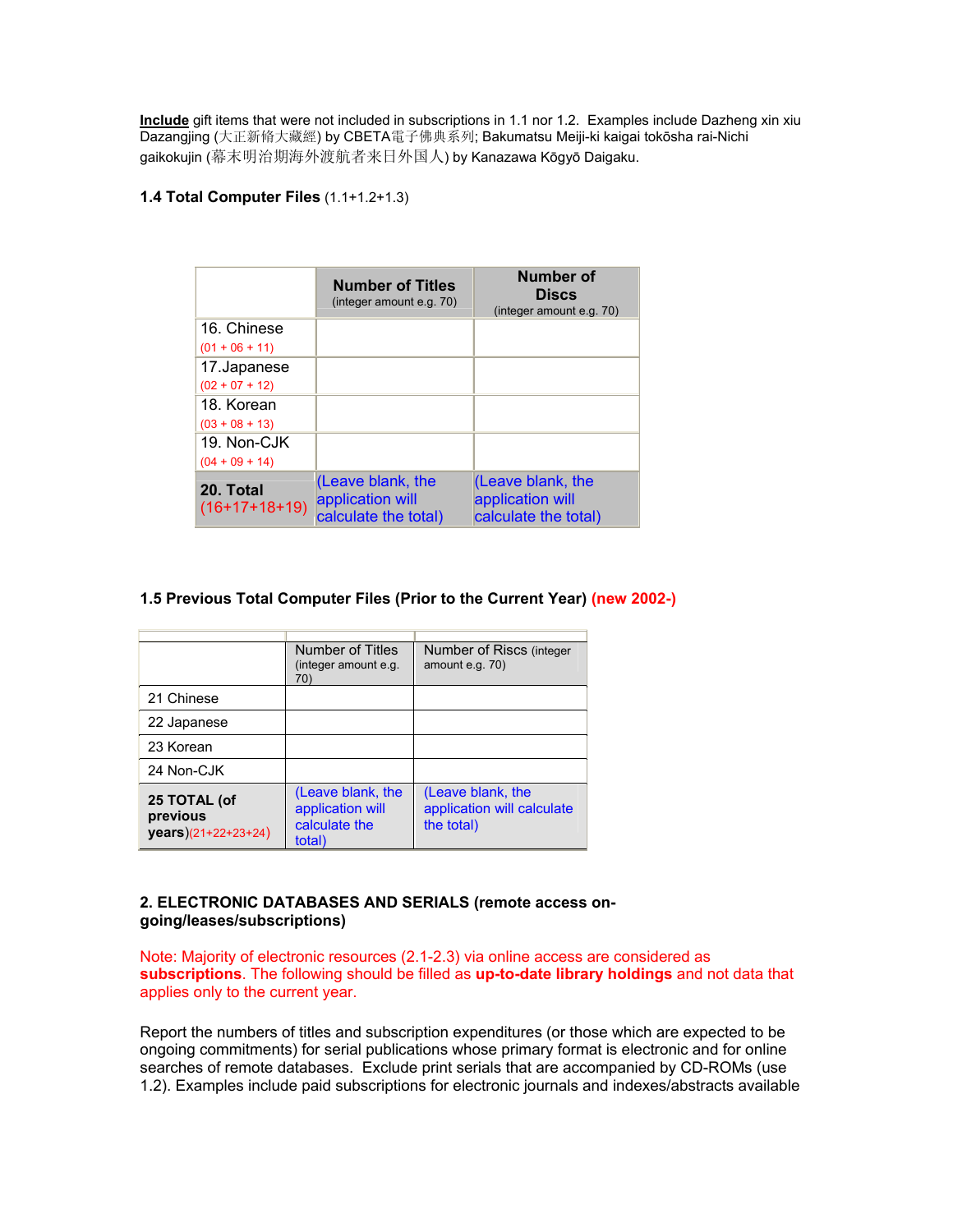via the Internet, CD-ROM serials and annual access fees for resources purchased on a "onetime" basis, such as literature collections, etc. See 2.1 and 2.2 for details.

## **2.1 Electronic databases indexes and reference tools**

|                           | <b>Number of Titles</b> (integer amount e.g. 70)           |
|---------------------------|------------------------------------------------------------|
| 26 Chinese                |                                                            |
| 27 Japanese               |                                                            |
| 28 Korean                 |                                                            |
| 29 Non-CJK                |                                                            |
| 30 SubTotal (26+27+28+29) | (Leave blank, the application will calculate<br>the total) |

### **Comments for 2.1:**

**Include subscription** expenditures for **purchase of** or **access to** reference tools such as encyclopedias, almanacs, indexes and abstracts. **Exclude** expenditures for indexes and abstracts which include **substantial access** to ASCII text or full images of serial content, which should be reported in 2.2. In 2.1, the primary content is of abstract or index in nature.

Examples include Ren Da fu yin bao kan zi liao suo yin 人大复印报刊资料索引, Da lu ren wen she hui qi kan mu ci suo yin zi liao ku 大陆人文社会期刊目次索引资料库 , Index to Chinese periodical literature 中文期刊文獻索引 (1993-), MagazinePlus <http://web.nichigai.co.jp/>, Sanseido jirin, Chonggi Kanhaengmul Kisa Saegin, Hanguk Paksa mit Soksa hagwi nonmun chong mongnok, Harvard Korean studies bibliography, etc.

## **2.2 Electronic full-text database and periodicals**

|                    | <b>Number of Titles</b> (integer amount e.g. 70)        |
|--------------------|---------------------------------------------------------|
| 31 Chinese         |                                                         |
| 32 Japanese        |                                                         |
| 33 Korean          |                                                         |
| 34 Non-CJK         |                                                         |
| <b>35 Subtotal</b> | (Leave blank, the application will calculate the total) |
| $(31+32+33+34)$    |                                                         |

#### **Comments and/or Footnotes for 2.2:**

**Include**: subscription expenditures for access to electronic versions of scholarly journals unless inseparably bundled with print subscription costs; expenditures for **e-journal aggregation**  services; expenditures for indexes and abstracts that include substantial access to the ASCII text or full images of serial content; **annual access fees** for resources purchased on a "one-time" basis, such as literature collections, etc.

Examples: Ren min ri bao 人民日報綜合数据庫, Ren da fu yin bao kan zi liao quan wen shu ju guang pan 人大复印报刊资料全文数据光盘 Zhongguo qi kan quan wen shu ju ku (Chinese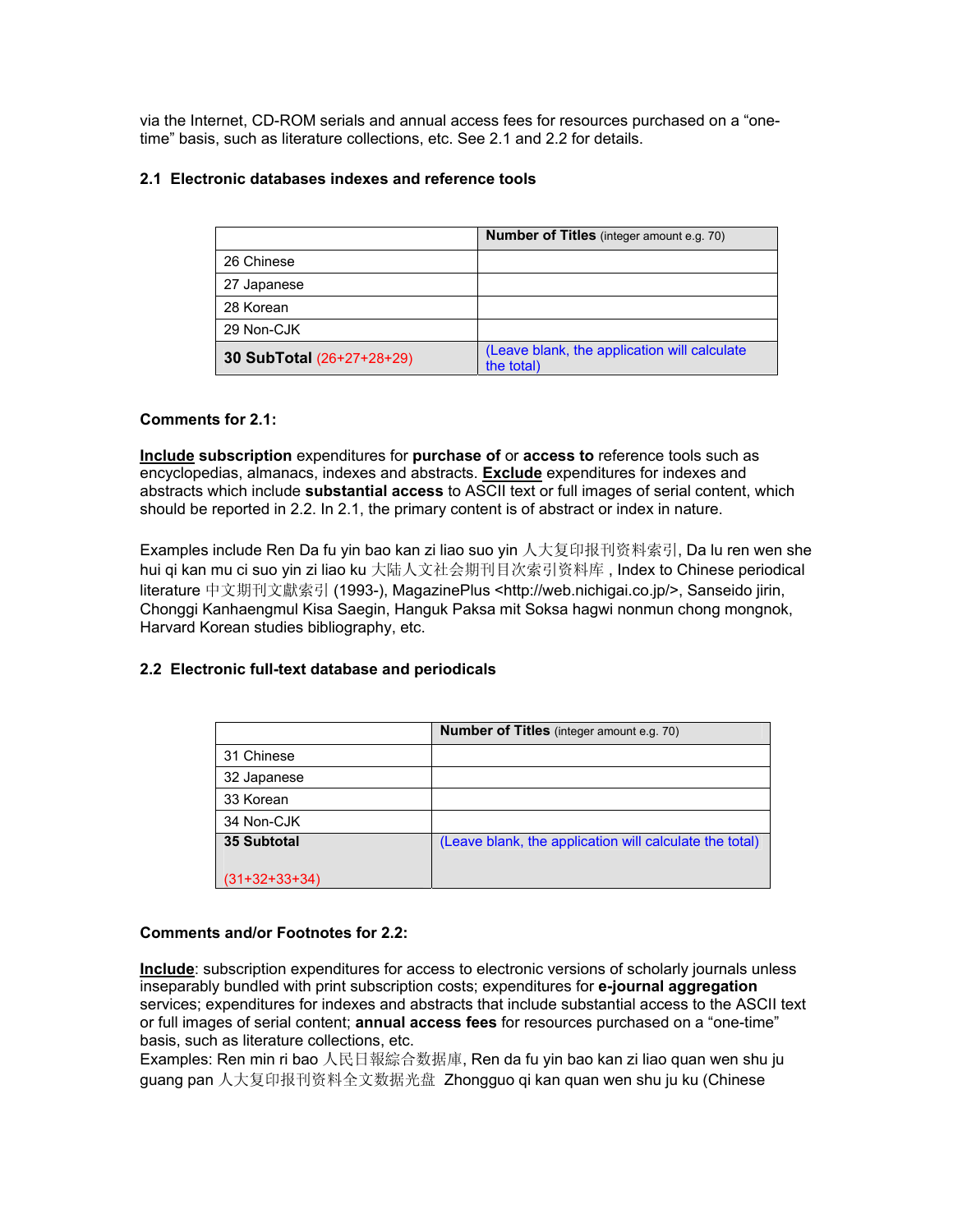Academic Journals)中国期刊全文数据库, NACSIS ELS, Hanguk Chongchi Hakhoe po, Choson ilbo, Changjak kwa pipyong.

NOTE: **Combine 2.1 and 2.2 data and figures above. Report the total in 2.3.** 

## **2.3 Electronic Subscriptions Total (2.1 + 2.2)**

|                                      | <b>Number of Titles (integer amount)</b><br>e.g. $70$ )    |
|--------------------------------------|------------------------------------------------------------|
| 36 Chinese (26+31)                   |                                                            |
| 37 Japanese (27+32)                  |                                                            |
| 38 Korean (28+33)                    |                                                            |
| 39 Non-CJK (29+34)                   |                                                            |
| <b>40 Electronic Resources Total</b> | (Leave blank, the application<br>will calculate the total) |
| 30+35`                               |                                                            |

## **3. TOTAL Electronic Resources Expenditures (1.4 + 2.3)**

|                | Expenditures (currency amount e.g. 123.75) |
|----------------|--------------------------------------------|
| 41 Grand Total | (Leave blank, the application              |
| $(20+40)$      | will calculate the total)                  |

# **[Administrative Forms](http://www2.lib.ku.edu/ceal/stat/20032004/instructions03_04.htm)**

## **Change Institution Information:**

This will lead you to the Library Information Form and allow you to update your own library information.

# **[Library Information Form](http://www2.lib.ku.edu/ceal/stat/20032004/instructions03_04.htm)**

Previously participated libraries consult information of name, library number, type, and region at: [http://www2.lib.ku.edu/ceal/stat/20012002/cealstat01\\_02.pdf](http://www2.lib.ku.edu/ceal/stat/20012002/cealstat01_02.pdf)

#### **Library Name:**

The names of libraries in the pull down list. Use the short name instead of full name: Kansas instead of the University of Kansas.

## **Library Type (Typ):**

Choose one from the pull-down list: [http://www2.lib.ku.edu/ceal/stat/19992000/library\\_list99\\_00.pdf](http://www2.lib.ku.edu/ceal/stat/19992000/library_list99_00.pdf)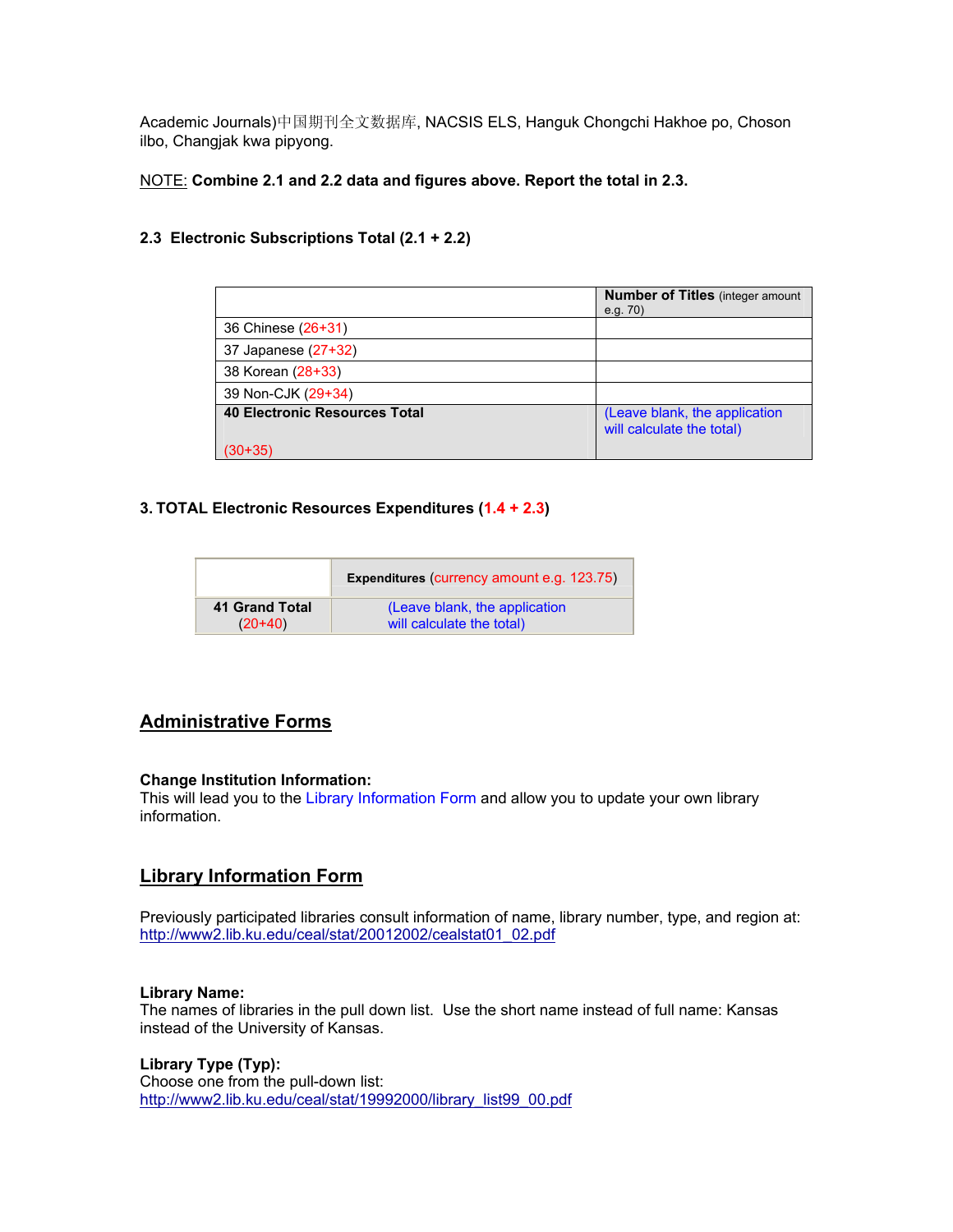Canadian university<br>Private U.S. university State controlled or public U.S. university U.S. non-university<br>Canadian non-university

#### **Library Region** (**Reg**)**:**

Choose one from the pull-down list. For individual library region code see: [http://www2.lib.ku.edu/ceal/stat/19992000/library\\_list99\\_00.pdf](http://www2.lib.ku.edu/ceal/stat/19992000/library_list99_00.pdf)

> New England Middle Atlantic East North Central West North Central South Atlantic East South Central West South Central Mountain Pacific Canada

#### **Law library included (LAW)**:

Choose Yes or No from the pull down list to indicate whether a law library is included in the reported data.

#### **Medical library included (MED)**:

Choose Yes or No from the pull down list to indicate whether a medical library is included.

**Submitted by (Name)**: First Name and Last Name.

**Position Title** currently held by the one who submits data: e.g. Head, Asian Library

**Phone Number** (with Area Code): e.g. (234) 123-4567

**E-mail Address:** e.g. user@server.edu

**Fax Number (with Area Code)**: e.g. (123) 123-6789

**Bibliographic Utilities**: e.g OCLC, RLG, etc.

**Networks or Consortia**: e.g Ohiolink, Illinet, GWLA, etc.

**Integrated System Vendor**: e.g Sirsis, DRA, Ex-Libris-USA, Endeavor, etc.

OPAC Capability of CJK Display: Choose Yes or No from the pull-down list

Library HomePage: e.g. <http://www.server.edu/>

Library Online Catalog: URL of your library online catalog: e.g. [http://www.library\\_catalog.server.edu/](http://www.library_catalog.server.edu/)